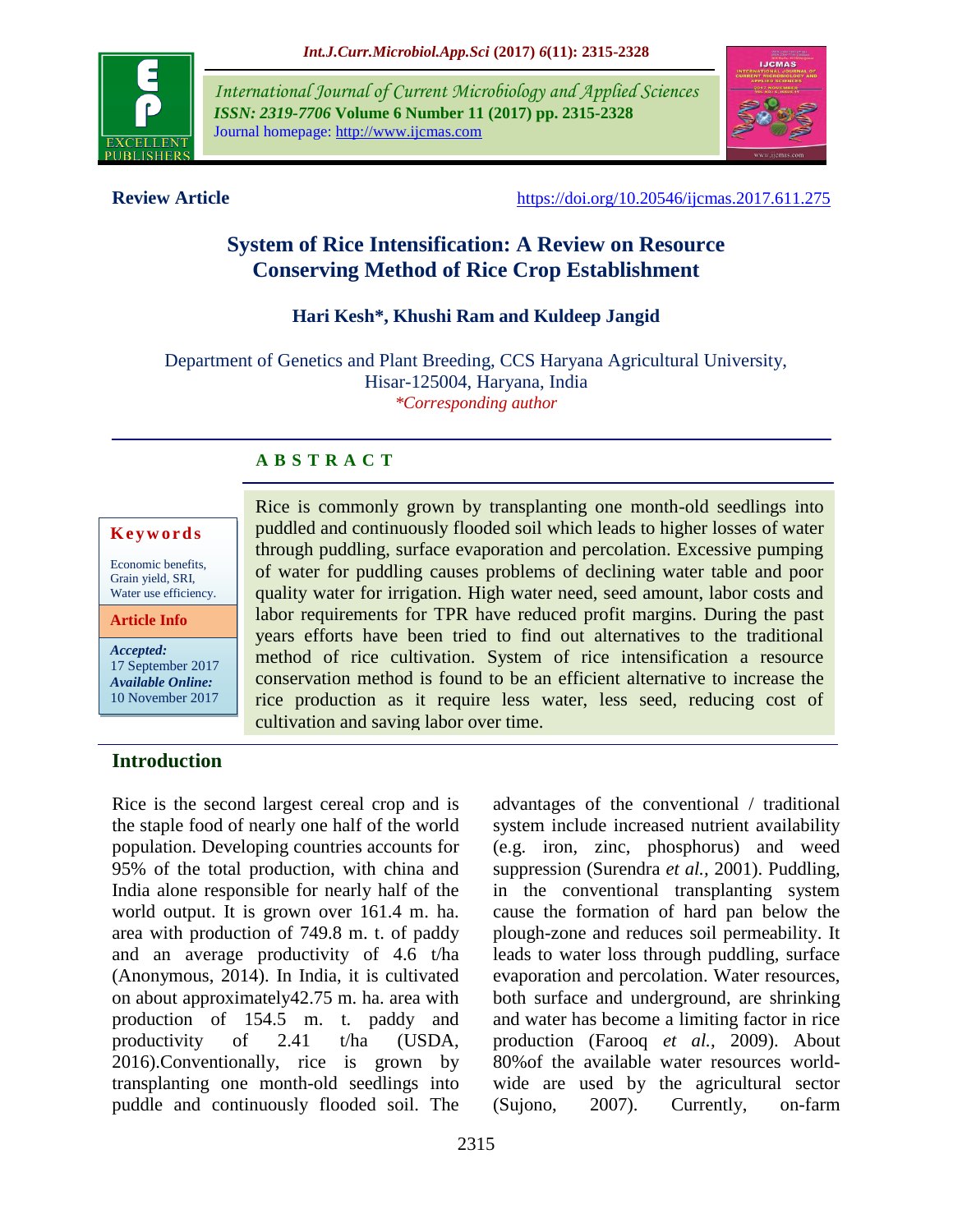availability of fresh water is reducing due to many reasons (Uphoff, 2006). Irrigated rice makes the highest water demand. By 2025, it is estimated that 15-20 million hectares of irrigated rice lowlands, which provide three quarters of the world's rice supply, are expected to suffer some degree of water scarcity (IWMI, 2007). It is also estimated that to eliminate hunger and under nourishment for the world's population by 2025, the additional water requirements may be equivalent to all freshwater withdrawal used today for agriculture, industrial and domestic purposes (SIWI, 2005). In recent years, there has been a shift from conventional transplanted rice to nonconventional production systems. These are resource conserving and economical such as direct seeded rice (DSR) and system of rice intensification (SRI). System of rice intensification emerged as an alternative to enhancing the rice production using less water, seeds, chemical fertilizers and labor.

The system of rice intensification was developed in Madagascar during the 1980s after two decades of observation and experimentation (Laulanie, 1993). Application of SRI principles has helped small farmers in that country to greatly increase their grain yields, from 2 t ha<sup>-1</sup> to 8 t ha<sup>-1</sup> and sometimes more (Hirsch 2000; Uphoff and Randriamiharisoa, 2002) on soils that were evaluated as poor or very poor (Johnson 1994).

SRI method is focus on improving the growing environment of rice plants, above and below ground, by improving the management of plants, soil, water and nutrients, to stimulate the growth of bigger and better root systems and the number and activity of beneficial soil organisms (Hidayati *et al.,* 2016). The validity of SRI concepts and methods has been seen now in 42 countries, from Panama to the Democratic People's Republic of Korea. The governments in China, India, Indonesia, Cambodia, and Vietnam, where two thirds of the world's rice is produced, have come to accept and promote these alternative methods based on their own evaluations and experience (Uphoff *et al.,* 2011). In India, research institutes have initiated experimental trials on SRI across the country in several states including, Tamil Nadu, Andhra Pradesh, Orissa, Tripura, Punjab, Haryana, West Bengal, Chattisgarh, Karnataka, Assam, Bihar, Himachal Pradesh, Uttarakhand, Jammu and Kashmir and Madhya Pradesh to promote among farmers SRI in paddy cultivation (Grihtlahre *et al.,* 2012). The advantages of application of SRI method compared to the conventional method are less seed requirement, water savings up to 50%, reduction in the use of inorganic fertilizers by 50% if coupled with 50% organic fertilizer, or some combination of organic fertilizer and biological fertilizer, production costs reduced by 20%, and increasing yield (Hutabarat, 2011). The specific operational practices that derived from Laulanie's work can be stated as follows: i) Transplanting of young seedlings at 8–12 days, when they are at 2–3 leaf stage ii) Transplanting of one seedling per hill with a spacing of 25 x 25 cm in a square pattern iii) Apply water during vegetative growth stage at an interval 3 to 6 days.

After panicle initiation, maintain just a thin layer of water, 1–2 cm, until 15 days before harvest iv) manual or mechanical weeding to control the weeds and to aerate the soil v) use of compost as organic matter instead of inorganic fertilizers (Uphoff *et al.,* 2011; Barison and Uphoff, 2011). These practices improve the growth and functioning of rice plants and enhance the numbers and diversity of the soil biota that contribute to plant health and productivity (Stoop *et al.,* 2002; Uphoff, 2003; Randriamiharisoa *et al.,* 2006; Mishra *et al.,* 2006).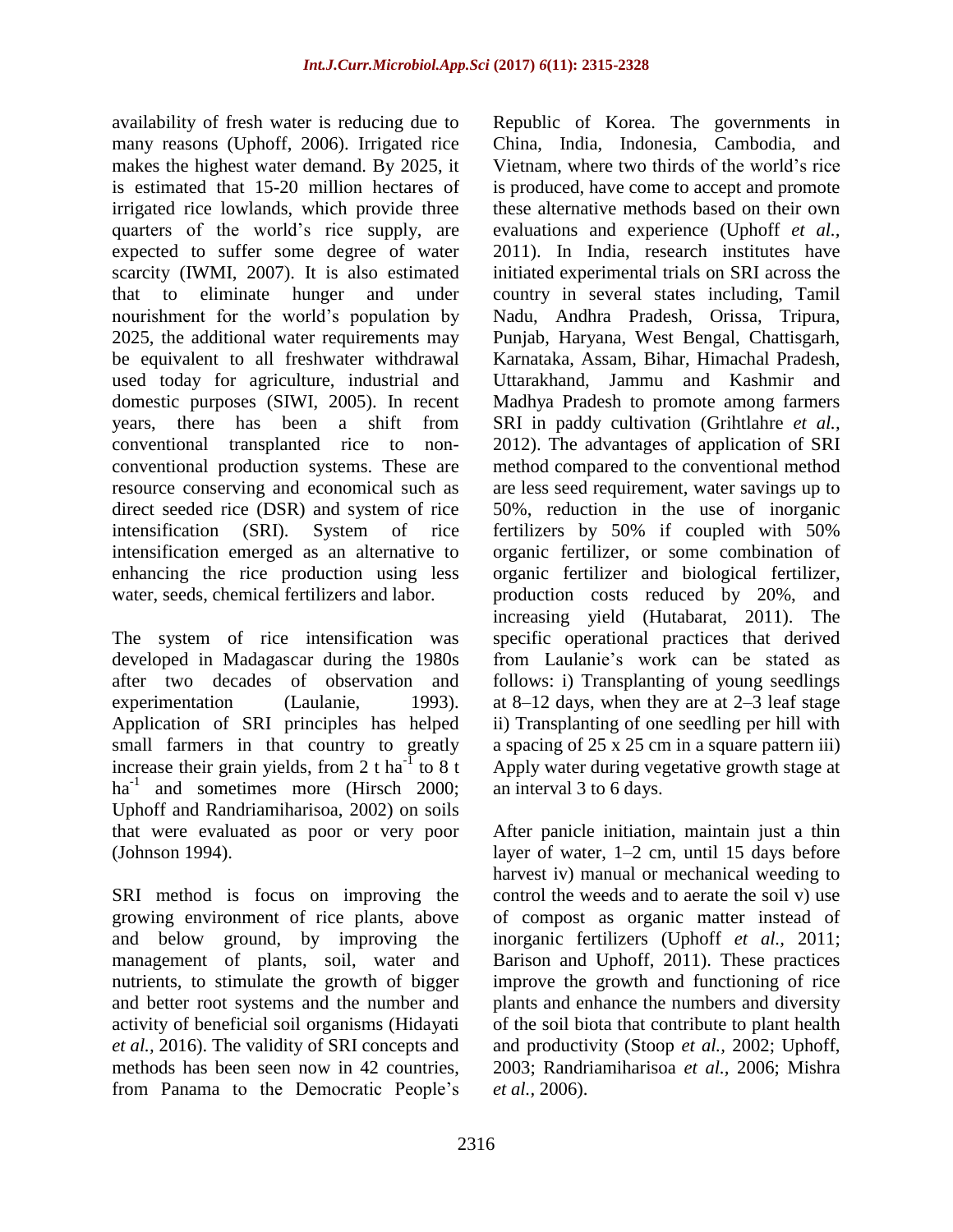current transplanting system (CTS). SRI practices significantly improved the harvest index, percentage of effective tillers, panicle length, and various yield components in all the varieties. Among the varieties, in absolute terms, CRHR-7 and Savitri gave the highest grain yield, under SRI management, while Khandagiri produced the least grain. Similarly, Savitri and CRHR-7 had significantly higher number of tillers and panicles per hill than the others (Thakur *et al.,* (2011).The hybrid PSD-1 performed better in terms of growth and development of the crop, yield components resulting in significantly higher grain yield (4835 kg ha<sup>-1</sup>) over BPT- $5204$  (4453 kg ha<sup>-1</sup>). Nutrient uptake was also significantly greater withPSD-1 over BPT-5204 (Sowmya, 2008).BRRI dhan29 had a significantly higher grain yield and highest number of effective tillers/m<sup>2</sup>than BRRI dhan28, BRRI dhan35, BRRI dhan36 and BRRI Hybrid dhan 1 under SRI practices (Latif *et al.,* 2005). Ranjitha *et al.,* (2013) reported significantly higher grain yield of hybrid KRH-2 over the other two cultivars

# **Performance of different rice genotypes under SRI**

Rice hybrids exhibited highest yield potential under SRI method, due to profuse tillering capacity, lodging tolerance, greater stress resistance and wide ecological adaptability (Yan Qingquan, 2002; Rao *et al.,* 2006; Uphoff, 2004; Sowmya, 2008). Rice hybrid 'PHB 71' recorded significantly higher grain yield (12.6%), harvest index (8.0%), plant height, leaf area index (LAI), tillers/hill, panicles/hill and grains/panicle during both the years compared to 'NDR 359'(Ram *et al.,* 2014) mainly because hybrid genotypes possess heterosis resulting in vigorous root system, greater source size, higher number of tillers, grains/ panicle and leaf area than the inbred variety (Dey *et al.,* 2006). Singh *et al.,* 2014 evaluated eleven hybrid rice (JRH-4, JRH-5, JRH-8, JRH-10, JRH-11, PRH-10, NPH-207, NPH-567, NPH-4113, NPH-369 and NPH-999) with IR -36 as a control under SRI method of cultivation. Among these hybrids, PRH-10 recorded significantly highest chlorophyll content, dry matter, LAI,CGR, RGR, NAR, root length, root: shoot ratio and grain yield (9.95 t/ha) over the rest of hybrids followed by NPH-567.The lowest values of these parameters were noted in IR-36.Choudhary *et al.,* (2010) tested the field performance of 6 rice hybrids ('KRH 2', 'Arize 6444','PHB 71', 'Indam 100-001', 'PRH 10' and 'Indam 100-003') under system of rice intensification, with inoculation of 3plant growth-promoting rhizobacteria. Higher grain yield was recorded in 'KRH 2' (5.52 tonnes/ha), which is at par to 'Arize 6444' (5.23 tonnes/ha) and 'PHB 71' (4.93 tonnes/ha), but significantly higher than 'Indam 100-003' (4.59 tonnes/ha), 'PRH 10' (4.32 tonnes/ha) and 'Indam 100-001' (3.16 tonnes/ha). Performance of five different rice varieties (Khandagiri, Lalat, Surendra, Hybrid CRHR-7 and Savitri) was compared under System of Rice Intensification (SRI) and

*i.e.*, Vasumathi and Krishnahamsa. Veerabhadram, 2013 evaluated four hybrids and eleven varieties for seed yield and quality under system of rice intensification at ICRISAT DRR Farm, Patancheru, Hyderabad. The medium duration rice hybrids (KRH-2, PA6201) gave highest grain yield associated with more number of panicle bearing tillers, high root density, dry matter production and filled grains per panicle. The cultivar HRI-152 gave more seed yield of 66.23 q ha-1 than PR-115 and 17 A/R10 which yielded 60.82 and 52.01 q ha-1respectivelyunder SRI method of rice cultivation (Mahajan and Sarao, 2009).Singh *et al.,* (2015) reported that long duration variety Swarna produced more grain and straw yield than followed by BPT 5204, IR 64 and Lalat. For yield attributes Swarna was significantly superior to IR-64 and Lalat but remained at par with BPT-5204 as Swarna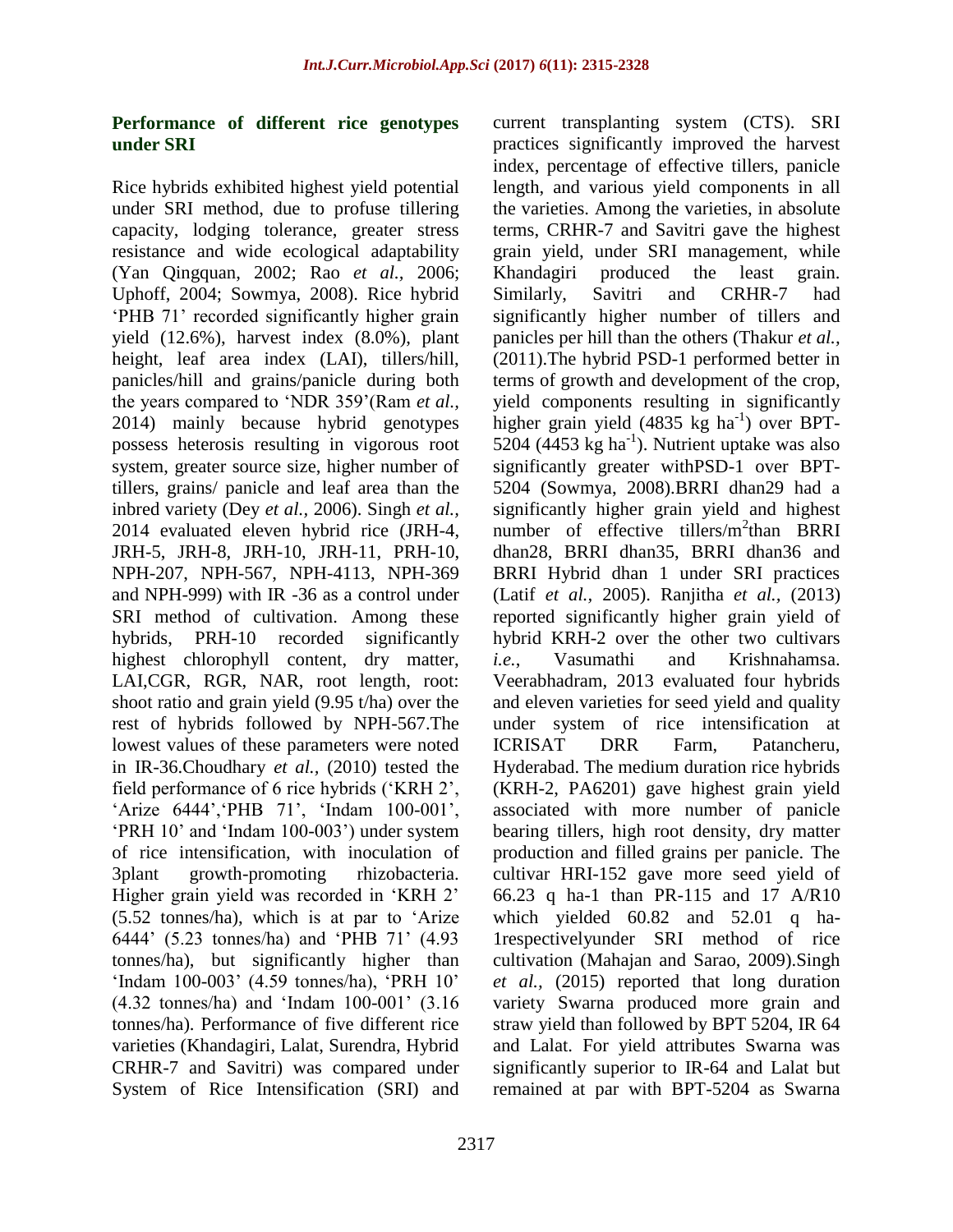andBPT-5204 being long duration varieties gets more time to complete the life cycle in comparison to medium duration varieties i.e. IR-64 and Lalat. Rice cultivar 'PHB 71'exhibited significantly higher grain yield, straw yield and harvest index, plant height, tillers/hill, LAI, dry-matter accumulation with delayed flowering and physiological maturity and effective tillers/m2, grains/panicle and test weight over 'Pusa RH-10 (Vishwakarma *et al.,* 2016).

#### **Growth traits under SRI system of rice cultivation**

In SRI planting strategy, there was less trauma to the root system and the plants recover from the shock of transplanting more quickly which preserve the potential of the plant for much greater tillering, faster root growth and grain filling (Uphoff, 2002).Transplanting of younger seedlings increased drymatter production in SRI method as compared to the normal system of cultivation (Uphoff, 2001). Gani *et al.,* (2002) recorded more vigorous vegetative plant growth of seedlings of 7 to 14 d age than 21 d-old seedlings. They produced more effective tillers, biomass, taller plants, and longer roots. Younger seedlings had a longer time to adapt to field condition, therefore the plant height and tiller number produced were higher in the SRI method. In addition, single seedling is planted per hill with a wide spacing in SRI method. It reduces the competition between the plants for nutrients uptake, water, light and air which can significantly increase the growth of individual rice plant under the SRI method (Thakur *et al.,* 2010). In SRI method the leaf area index (LAI) was higher i.e., 1.82 at tillering, 3.65 at panicle initiation, and 4.44 at flowering over the standard method with 4.40, 4.78, and 4.16 in the respective stages (Lokanadhan *et al.,* 2007). Sridevi and Chellamuthu (2015) reported that transplanting of 14 days old seedlings at a spacing of 22.5 cm x 22.5 cm and cono weeding four times at weekly interval had profound contribution for the enhancement of growth parameters like leaf area index, crop growth rate, net assimilation rates, relative growth rate, leaf area ratio and dry matter. The leaf number of rice increases with increasing number of tillers. Likewise, the leaf area increased due to a greater leaf elongation rate which may contribute to making the leaves wider (Thakur *et al.,* 2011). Reddy (2004) observed that BPT-5204 variety flowered 4-5 days earlier under SRI system of cultivation as compared to the traditional method of planting. Singh *et al.,* (2004) reported that 11 days difference in 50 per cent flowering between 21 and 51 days old seedlings in Pusa Basmati-1. Udaykumar (2005) reported that days to 50 per cent flowering and maturity was 4-5 days early (71 and 116) as compared normal method (75 and 120 days) in MTU- 1010 rice variety.

Root growth was markedly greater in SRI plants than in traditional rice plants. The total dry matter production was higher in SRI method of planting than traditional rice, this difference becoming significant during the reproductive stage (Longxing *et al.,* 2002). Maintaining the soil in moist but not flooded conditions provided good aeration for the plant roots. These favorable conditions for growth with SRI methods allowed to complete more phyllochrons of growth, producing more tillers and roots, before the flowering phase (Hidayati *et al.,* 2016). Rupela *et al.,* (2006) reported that rice plants in the SRI plots had about 10 times more root mass, about 5 times more root length density and about 7 times more root volume in the top 30 cm of soil profile as compared with roots in the plots of flooded rice. Satyanarayana *et al.,* (2007) confirmed that the SRI plants have deeper root systems and larger roots compared to those conventionally grown in flooded rice systems. Root growth and root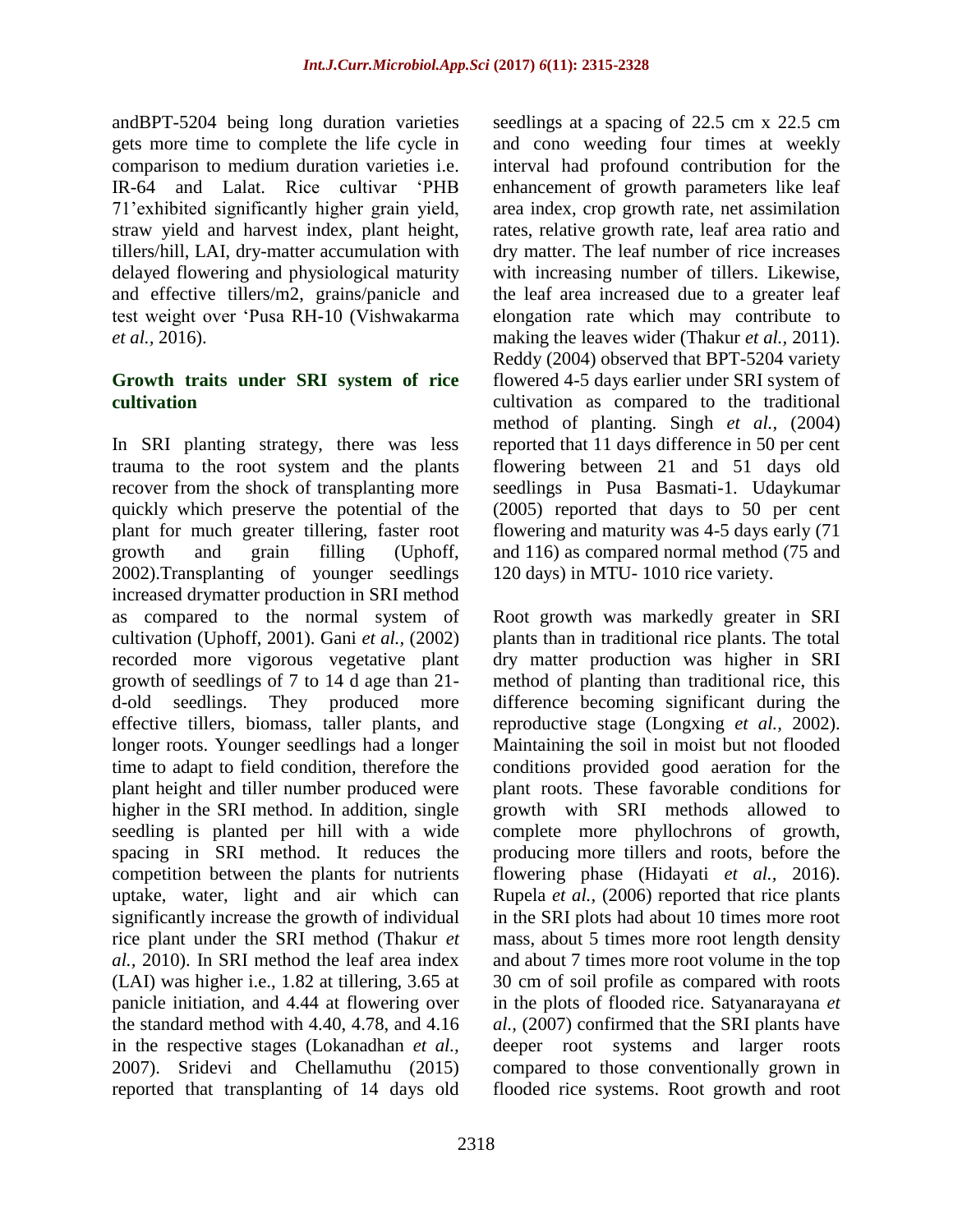exudation rate hill<sup>-1</sup> were significantly higher in SRI plant (Thakur *et al.,* 2006)

#### **Yield and its components under SRI system of rice cultivation**

SRI is a methodology for increasing the productivity if irrigated rice cultivation by changing the management of plants, soil, water and nutrients by reducing external inputs. It has been raising yields by 32% to 100% and sometimes more, with reduced requirements for water, seed, fertilizer and crop protection (Sato and Uphoff, 2007; Sinha and Talati, 2007). Omwenga *et al.,* (2014) monitored yield parameters like number of tillers, panicles, panicle length and panicle filling during the growth period of the crop to determine the effect of system of rice intensification. Eight days drying period gave the highest yield of 7.13 tons/ha compared with the conventional method of growing rice which gave a yield of 4.87 tons/ha. This was an increase of 46.4% above the conventional method of growing rice. Higher yield attributes like number of productive tillers m<sup>-2</sup>, length of panicle and numbers of grains panicle<sup>-1</sup> showed the higher grain yield of  $6082$  kg ha<sup>-1</sup> which was significantly higher than conventional method of rice cultivation (5223 kg ha-1 ) under SRI system (Ponni *et al.,* 2010). The combination of 10 days aged seedlings, 100% nutrients through inorganic sources  $(A_{10}F_{100}WmI_s)$  or 50% through inorganic + 50% through organic sources  $(A_{10}M_{50}F_{50}WmI_s)$ , weeds controlled thrice mechanically by cono weeder and irrigation as per SRI i.e., 2 cm at hairline crack development stage gave similar and maximum yield attributes and yield of hybrid rice. This combination  $(A_{10}F_{100}WmIs)$ produced higher grain yield  $(7.52 \text{ t} \text{ ha}^{-1})$  than recommended practices of hybrid rice (6.50 t ha<sup>-1</sup>) with the increase in grain yield was 13.52% (Verma *et al.,* 2014). Raju *et al.,* (1989) observed more filled grains per panicle

and grain yield per plant under SRI method of cultivation. Significantly higher seed yield ha-<sup>1</sup> was noticed with a spacing of 30 x 30 cm and transplanting 12 days old seedlings (Krishna *et al.,* 2008) under SRI system of cultivation. Babu (2007) recorded higher grain yield in SRI as compared to conventional method. Makarim *et al.,* (2002) found that 15 day old seedlings gave significantly higher grain yields than 21-d-old seedlings when a single seedling was planted hill<sup>-1</sup>. SRI registered a mean grain yield of 5505 kg  $ha^{-1}$  which was significantly higher than conventional method of rice cultivation  $(4510 \text{ kg ha}^{-1})$ . Thus significant superiority of SRI in terms of grain yield was evident due to 22.1 per cent yield increment by SRI. Higher yield attributes like number of productive tillers  $m<sup>2</sup>$ , length of panicle and numbers of grains panicle<sup>-1</sup> under SRI attributed the higher grain yield of SRI (Pandiselvi *et al.,* 2010). Bommaiasamy (2005) reported that transplanting of 14 days old seedlings at 20 x 20 cm spacing results in 7.2 % higher yield than 21 days old seedlings under SRI system. Udaykumar (2005) confirmed that SRI recorded significantly higher seed yield of 6136 kg ha-1 compared to traditional method of cultivation  $(4282 \text{ kg ha}^{-1})$  in MTU -1010 rice variety. The yield attributing parameters viz., number of productive tillers, number of filled spikelets and panicle length were also high with this method.

## **Water saving under SRI system of rice cultivation**

The most important feature of SRI Technique was its potentiality to save water. SRI is reported to reduce amount of water applied to the field by about 40-70% compared to the traditional practice of continuous flooding (Sato and Uphoff, 2007; Sinha and Talati, 2007).On an average, 406 mm water was saved under SRI(Mevada *et al.,* 2016), which tuned to 33.47 % saving over farmer's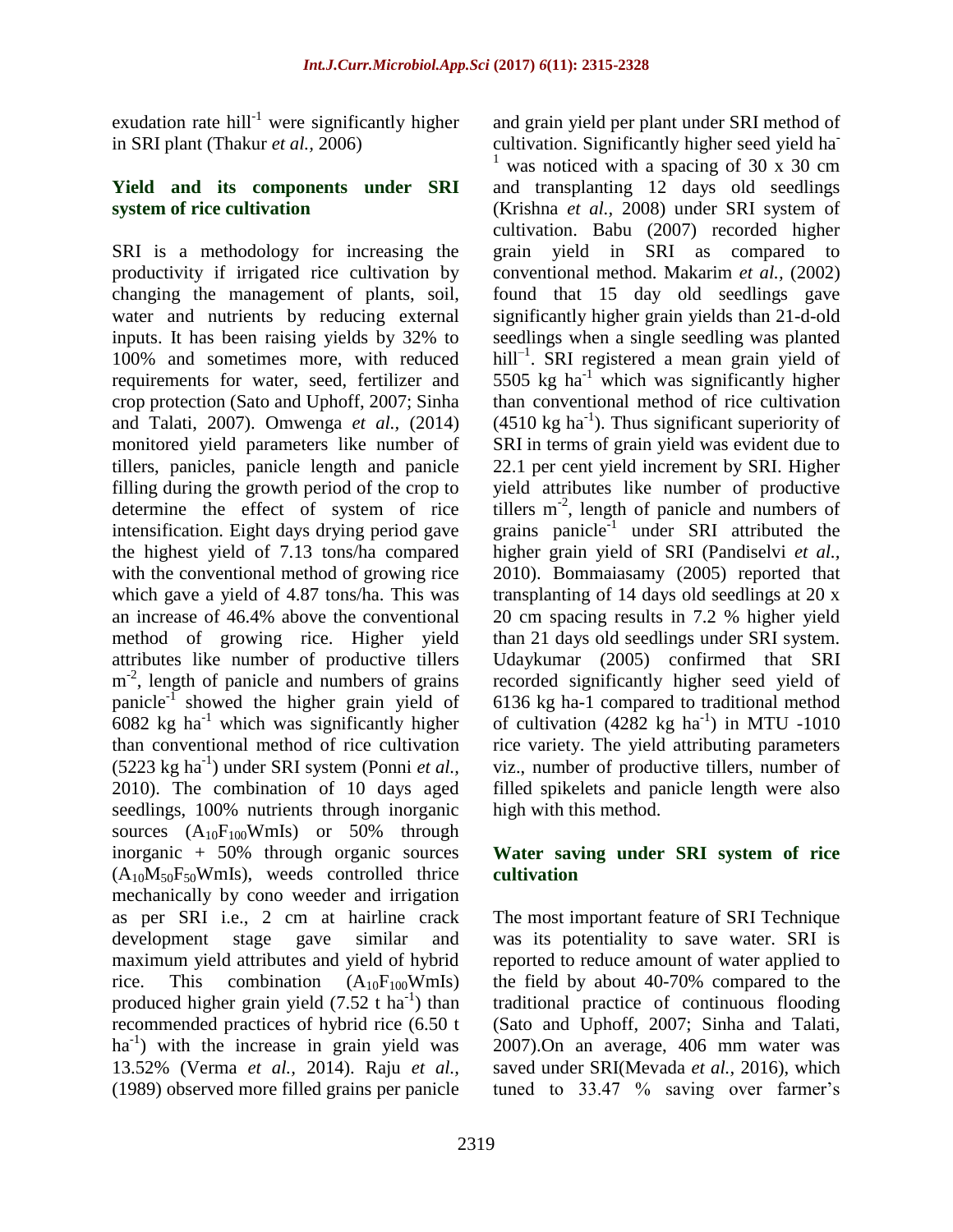practice (FP). So, for production of 1 kg grains of rice, 2426 liter of water was sufficient under SRI, as against 3743 lit. water required for producing the same quantity under FP, indicating about 35 % higher efficiency of water under SRI over FP. Likewise, WUE was also higher (4.12 kg/hamm) under SRI as compared to FP (2.67 kg/ha-mm). Zhao *et al.,* (2010) reported that the total water consumption in SRI was 898.3 mm as compared to traditional flooding (TF) in which it was 1359.8 mm. The irrigation water use was reduced by 57.2% in SRI compared to TF. Water use efficiency (WUE) in terms of grain yield per unit consumed by water increased 91.3% for SRI. Irrigation water use efficiency (IWUE) in terms of grain yield per unit irrigation water improved by 194.9% for SRI compared to TF. Thus, SRI treatment reduced water consumption and increased WUE and IWUE significantly as compared to TF. Higher grain yield coupled with substantial water saving i.e. 35 per cent (Pandiselvi *et al.,* 2010) and 24. 1 Per cent (Pooni *et al.,* 2010) resulted in higher WUE of rice under SRI method. SRI method of transplanting resulted in significantly higher total water productivity (5.9 kg/ha-mm) in upland ecology and (6.2 kg/ha-mm) in lowland ecology as compared to other two methods viz. direct-seeded rice and puddled transplanted rice (Raj *et al.,* 2017).

## **Physiological traits under SRI system of rice cultivations**

SRI methods significantly increased both vegetative and reproductive parameters of rice plants compared to conventional cultivation methods. Photosynthetic rate, chlorophyll content, N and P uptake under SRI cultivation were found significantly higher as compared to the conventional rice cultivation, but no differences were observed in transpiration rate and leaf temperature. Plants in their generative phase especially in the grain-filling phase had the highest photosynthetic and the lowest transpiration rates under SRI system of planting (Hidayati *et al.,* 2016). Due to wider spacing between hills, rice plants showed wider canopy under SRI system than those in conventional method. The wide canopy increases the penetration of light to reach to lower leaves, thus maximizing opportunity for all of the leaves to perform photosynthesis optimally (Terashima and Hikosaka, 1995).Chlorophyll content of fourth leaves from the flag leaf was found to be significantly higher in SRI plants (by 27– 73%) compared to current transplanting system (CTS) plants in all the varieties during early ripening or milk grain stage. Similarly, the rate of photosynthesis was also higher for the fourth leaves from the flag leaf at the early ripening stage of SRI plants compared to CTS. Leaves from SRI plants showed photosynthesis rates 48–69% higher than in CTS leaves. The hybrid and long-duration variety maintained significantly higher rates of photosynthesis than did the short-duration variety under both SRI and CTS (Thakur *et al.,* 2011). Previous reports suggests that a well-developed root system enhances the synthesis of cytokinins in roots (Soejima *et al.,* 1995; San-oh *et al.,* 2004), and the rate of leaf senescence is lower in plants that have larger amounts of cytokinins transported into their canopies from the roots (Soejima *et al.,* 1995). Increased transport of cytokinins to above-ground parts of the plant from the roots during ripening is associated with the maintenance of increased rates of photosynthesis in rice (Ookawa *et al.,* 2004; Soejima *et al.,* 1992, 1995). Plants from pattern I (one plant per hill)maintained higher rates of leaf photosynthesis at the middle and late ripening stage due to the maintenance of higher levels of leaf nitrogen and Rubisco than plants from pattern III (three plant per hill). Pattern I plants, which produced a larger number of crown and branched roots, accumulated a larger amount of nitrogen and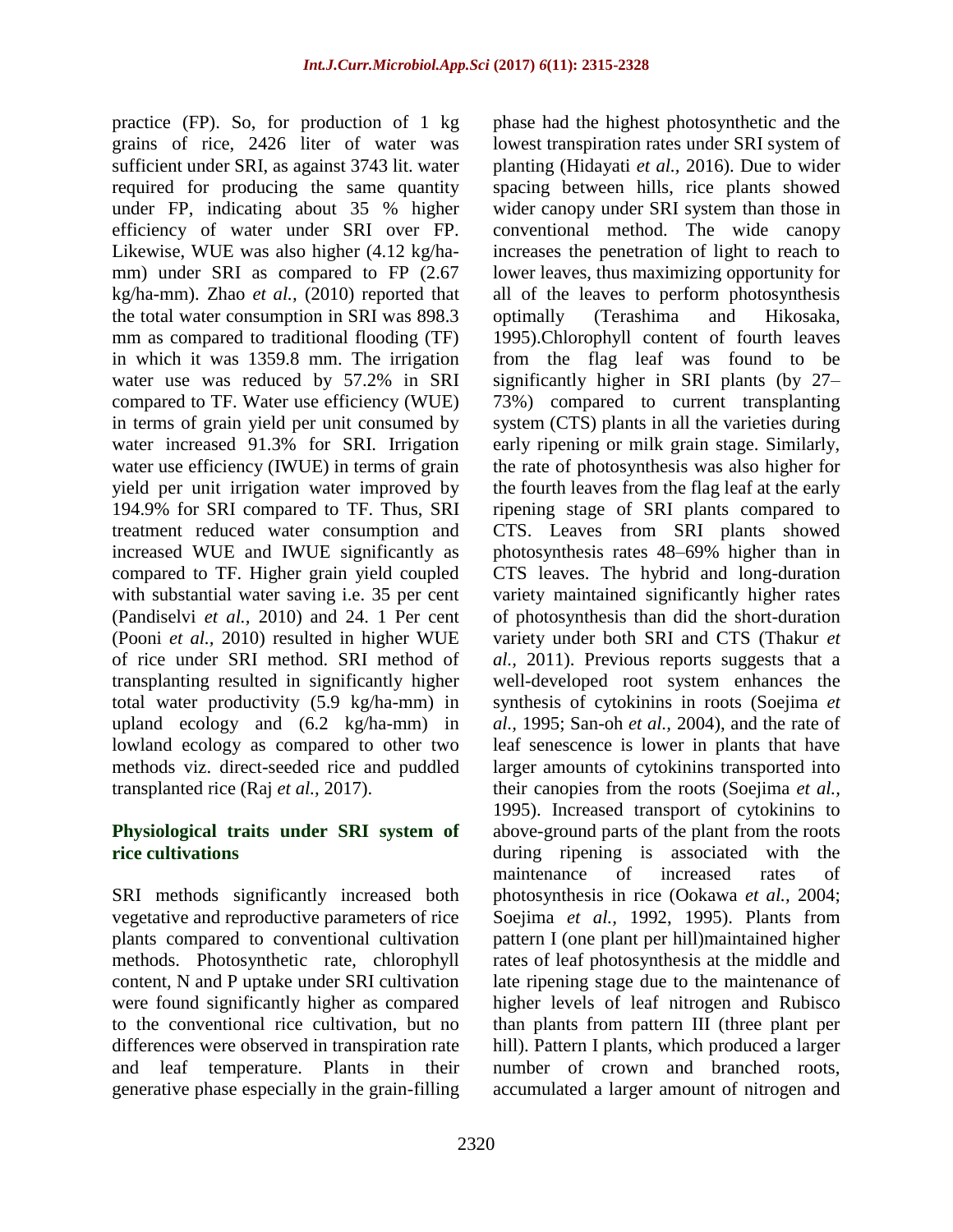transported a larger amount of cytokinins from roots to shoot in the ripening stage than pattern III plants (Shan-oh *et al.,* 2006).The highly efficient photosynthetic performance of super high-yielding rice is largely a result of the increased cytokinin content in their roots, contributing to higher grain yield (Shu-Qing *et al.,* 2004).

## **Seed quality traits under SRI system of rice cultivation**

The SRI method of cultivation considerably increases the seed yield and seed quality in traditional rice varieties when grown organically (Fernandes and Uphoff, 2002). Udaykumar (2005) reported that better seed quality parameters under SRI method like higher germination per cent (95.56), root length (5.44 cm) and shoot length (5.49 cm) higher values of speed germination  $(31.11)$ and vigour index (991) compared to that under normal method. Kanaka Durga *et al.,*  (2015) reported that the twelve days old seedlings planted at  $25 \times 25$  cm recorded 100% germination, with longer seedlings and seedling high vigour index I. Seed produced with SRI under spacing of 25 cm x 25 cm recorded higher germination (98.60%) as compared to conventional (95.0 %) with close spacing of 20 x15 cm. The vigour index was significantly higher with SRI. The better seed quality produced under SRI may be due to higher test weight values (Singh *et al.,* 2013). Seed quality parameters viz., seedling length (root length and shoot length, separately), seedling dry weight and vigour index recorded significantly higher values in SRI method (Kumar, 2014).

## **Grain quality traits under SRI system of rice cultivation**

SRI was found better over traditional method in respect of grain quality of rice. Hulling, milling and head rice recovery in rice improved significantly under SRI over conventional method and this might be attributed to the improvement of root activity, dry matter accumulation and grain filling (Mandal *et al.,* 2014). Milling percentage and head rice recovery were significantly higher (4.4% and 4.8 % during wet and dry season respectively) under SRI as compared to non-SRI (Satyanarayana *et al.,* 2004) due to higher grain weight. Grain quality parameters such as the grain length (7.77 mm), amylose content (25.83%), alkali spreading value, Fe  $(2.06$  ppm) and  $Zn$   $(13.23$  ppm) content (polished rice) recorded significantly higher values in SRI method compared to grain length (7.47 mm), amylose content (25.09%), alkali spreading value, Fe (1.77 ppm) and Zn (12.07 ppm) content (polished rice) under conventional transplanting (CT) (Kumar, 2014).

# **Incidence of insect pests and diseases under SRI system of rice cultivation**

Rice crop is damaged by a large number of insect pests, natural enemies and disease that cause an overall estimated yield loss of 21- 51%(Arya and Chander 2012).Very few reports are available on the insect pests, natural enemies and disease scenario in SRI system (Karthikeyan *et al.,* 2007), some of which are reviewed here. Low pest incidence in rice grown under SRI due to vigorous and healthy growth of plant coupled with wider spacing had been reported by Ravi *et al.,* (2007). Two rice varieties viz. Deku (local variety) and CAU R-1(improved variety) were investigate and compare the occurrence of insect-pests, natural enemies and diseases in SRI and traditional system of rice cultivation under north-east region conditions of India. The pooled results of two cropping seasons revealed that prevalence of stem borer, blue beetle, case worm, leaf folder and gundhi bug/m<sup>2</sup> were lower in both the varieties under SRI system as compared to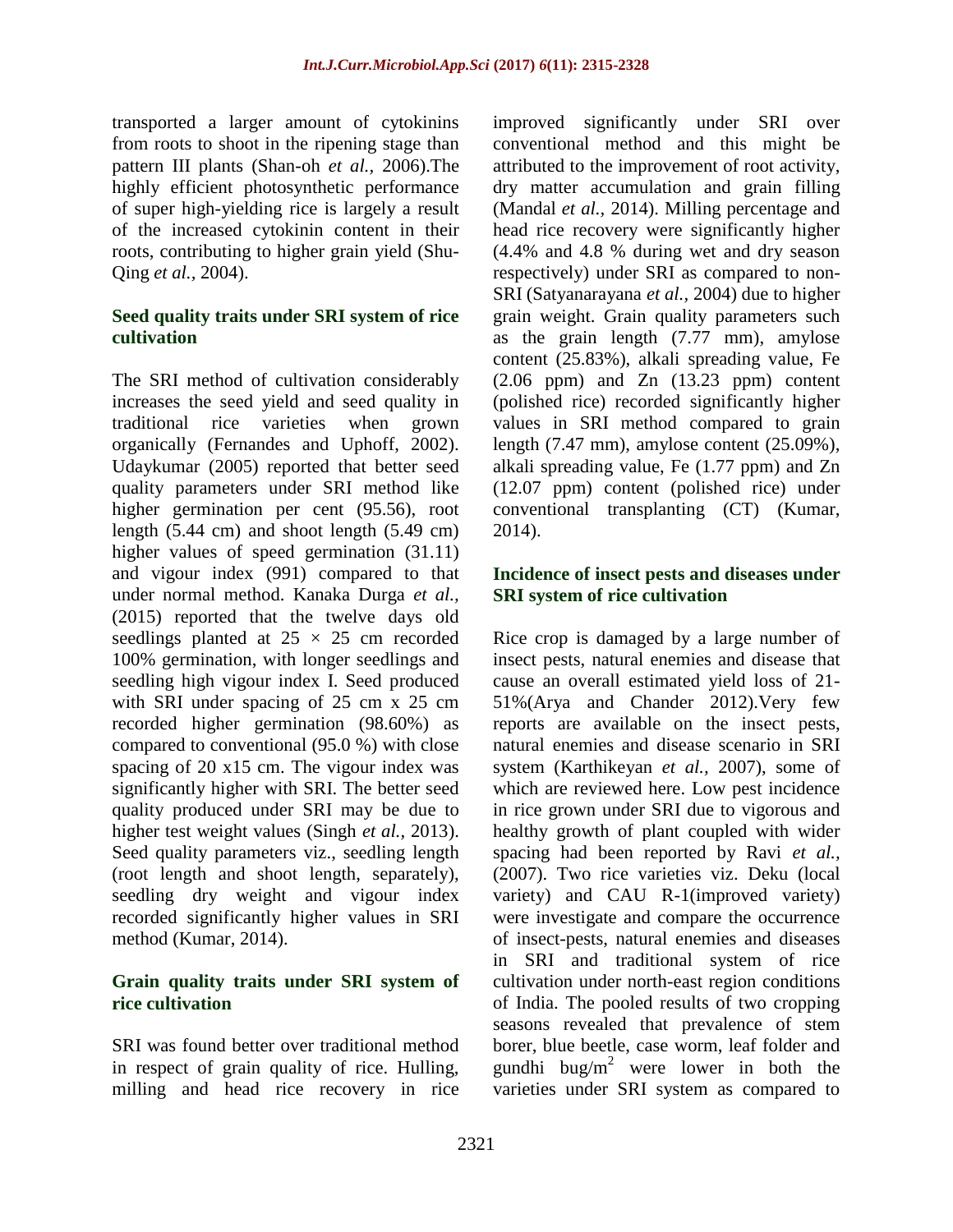traditional system. Among diseases the incidence of blast, sheath blight, brown spot, false smut, bacterial leaf stripes and bacterial blight was found to be lower in SRI in both the varieties as compared to a higher level of incidence under traditional systems (Pathak *et al.,* 2012). Karthikeyan *et al.,* (2010) reported that the incidence of stem borer was significantly lower in SRI (4.82% in Jyothi and 2.35% in CORH 2) during the vegetative phase compared to standard method of cultivation (9.75% in Jyothia and 9.85% in CORH 2), while at the reproductive phase there was no significant difference between the two systems of cultivation. The incidences of whorl maggot and caseworm were lower under SRI system but the incidence of leaf folder was higher in the crop under SRI than the standard system. Padmavathi *et al.,* 2009 observed that yellow stem borer damage was high at all stages of crop growth period and its damage (dead hearts) at maximum tillering stage was low in cv. Shanti grown under SRI (7.0%) as compared to conventional method (11.4%). At reproductive stage, the damage (white ear heads) was high in SRI (28.3%) than conventional method (21.2%). Ravi *et al.,* (2007) reported low white ear heads damage in BPT 5204, ASD 19, Swarna and ADT 46 under SRI method due to vigorous and healthy growth of plant coupled with wider spacing. Shengfu *et al.,* (2002) recorded that incidence of rice sheath blight was less when planted at 33.3 cmx 33.3 cm (58.4%) spacing or 40 cm  $x$  40 cm (54.6%) spacing under SRI than that with traditional cultivation (70%).

## **Economic benefits from system of rice intensification**

Ponni *et al.,* (2010) compared the rice cultivation under system of rice intensification (SRI) and conventional method. The study revealed that the cost of cultivation was comparatively lesser in SRI than conventional method. The mean cost of cultivation for SRI and conventional method was Rs. 20,944  $ha^{-1}$  and Rs. 23,111 $ha^{-1}$ , respectively. Thus it is evident that adoption of SRI was found to reduce the cost of cultivation by Rs.2167ha-1.SRI registered a total income of Rs.61, 000  $ha^{-1}$  and net profit of Rs.40, 056 ha<sup>-1</sup> as compared to Rs.52, 167 ha<sup>-1</sup> and Rs. 29,056 ha<sup>-1</sup>, respectively under conventional method. Higher BC ratio was also associated with SRI (2.91) than conventional method (2.26). Ram *et al.,* (2014) concluded that use of10 days old seedlings of hybrid rice 'PHB 71' at spacing of 25 cm  $\times$  25 cm is most suitable to increase productivity and profitability of transplanted rice under Eastern Utter Pradesh conditions. Nayak *et al.,* (2016) evaluated economic advantages of SRI practices of paddy transplanting as compared to conventional method in Odisha. The yield differences showed that farmers growing paddy by SRI method could get a 6.6 q more paddy as compared to traditional method of transplanting. Benefit: cost ratio indicates that SRI method was more effective as if we invest one rupee the total return would be 2.18 whereas in case of traditional method this figure would be 1.45. Thus it can be concluded that with less inputs farmers can earn more.SRI could fetch 16.8 and 23.7%higher gross return, 36.7 and 51.7% higher net return and16.3 and 21.3% higher return re<sup>-1</sup> invested than conventional transplanting and drum seeding, respectively as per mean yield. This was mainly because of higher yields obtained in SRI as compared to the other two methods during both the years (Mohanty, *et al.,* 2014).The net returns and benefit-cost ratios were higher for SRI farms due to higher productivity of paddy cultivation (Durga and Kumar, 2013).

SRI is a new technology of rice crop establishment that enhance the productivity of the crop with minimum use of resources such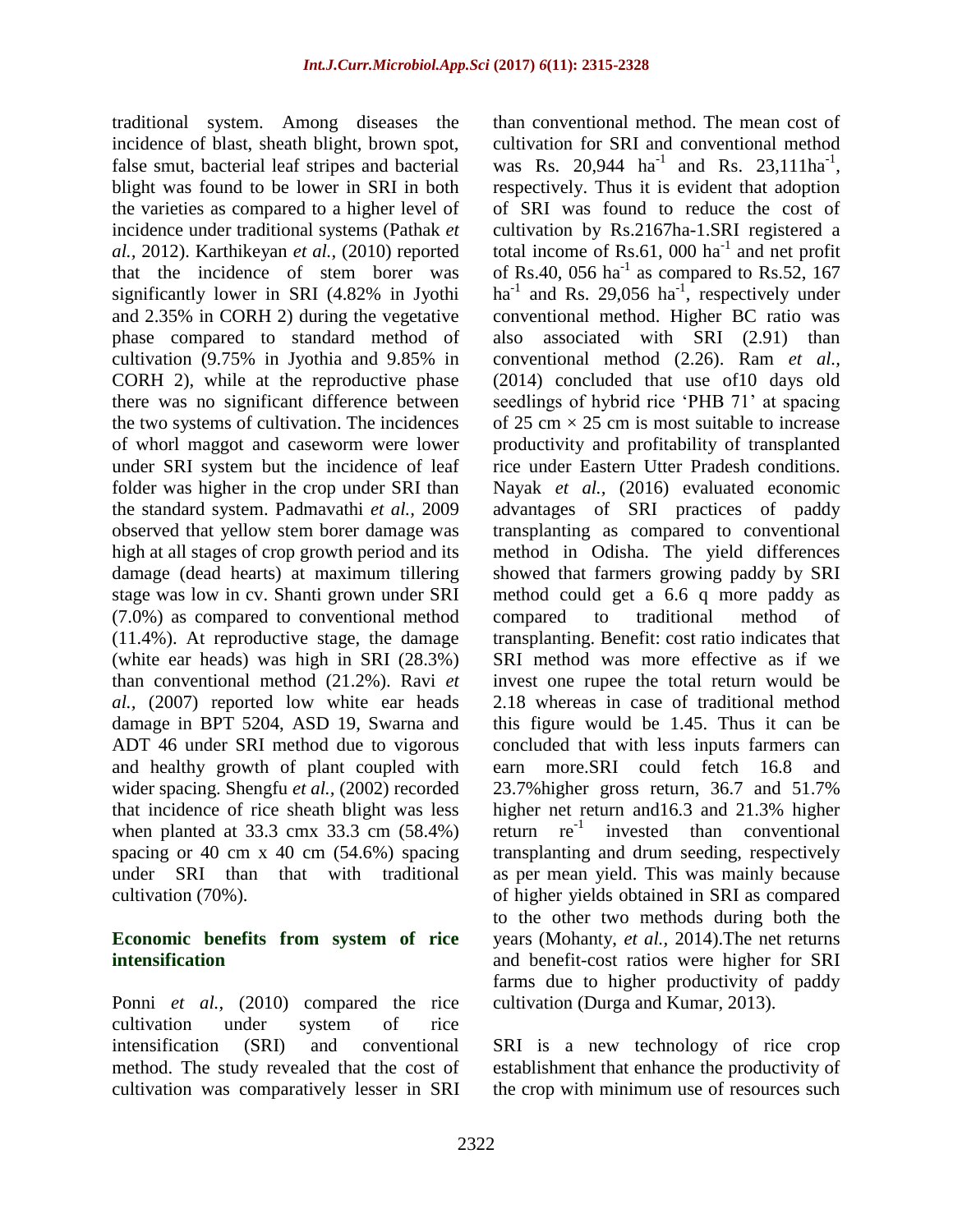as seeds, water, capital and labor. The practices of SRI such as single seedling per hill and wider spacing helps the rice plants to better utilize the water and nutrients thereby increase the water and nutrient use efficiency. Yield of different varieties was significantly higher in SRI as compared to traditional transplanting. Within SRI, the different varieties performed differentially. So, there is need to develop varieties that respond better under SRI practices.

#### **References**

- Anonymous, 2014. www.fao.org. Food and Agriculture Organization, Rome, Italy.
- Arya, K. and Chander, S. 2012. Formulation of detection support tools for management of rice leaf folder. *Ann. Pl. Protec. Sci.*, 20: 134-139.
- Babu, M.K. 2007. Performance of SRI over conventional method under Bore well irrigation system and perception of farmers in Nalganda District of A.P. 2nd National Symposium on SRI 3rd -5<sup>th</sup>October 2007 Agartala, Tripura India pp. 162-165.
- Barison, J. and Uphoff, N. 2011. Rice yield and its relation to root growth and nutrient-use efficiency under SRI and conventional cultivation: an evaluation in Madagascar. *Paddy and Water Environ.*, 9: 65–78.
- Bommaiasamy, P. 2005. Optimization of establishment techniques for SRI. MSc. (Agri) Thesis, TNAU, Coimbatore.
- Choudhary, R.L., Kumar, D., Shivay, Y.S., Lata, Singh, G.and Singh, N. 2010. Performance of rice (*Oryza sativa*) hybrids grown by the system of rice intensification with plant growthpromoting rhizobacteria. *Indian J. Agric. Sci.*, 80 (10): 917–20.
- Dey, R.C., Haloi, B., Ghose, T.J. and Chetia, S.K. 2006. Productivity of rice hybrids and high yielding varieties under rainfed shallow (favourable) ecology. *Oryza*, 43(1): 51–54.
- Durga, A. R. and Kumar, D.S. 2013. Economic

analysis of the system of rice intensification: Evidence from Southern Indua. *Bangladesh Development Studies*, 36:79-93.

- Durga, K.K., Rao, P.S. and Raju, K. 2015. Effect of seedling age and spacing schedule on the productivity and quality traits of rice under system of rice intensification (SRI). *J. cereals oilseeds*, 6:15-19.
- Farooq, M., Wahid, A., Lee, D.-J., and Siddique, K.H.M. 2009. Advances in drought resistance of rice. *CRC Crit. Rev. Plant Sci.*, 28:199-217.
- Fernandes, E.C.M. and Uphoff, N. 2002. Summary from conference reports. In :Assessment of the System of Rice Intensification (SRI) : Proceedings of an International Conference, Sanya, China, April 1-4, 2002, pp. 33-39.
- Gani, A., Rahman, A., Dahono, Rustam and Hengsdijk, H. 2002. Synopsis of watermanagement experiments in Indonesia. In: Water Wise Rice Production, IRRI, pp.29-37.
- Ghritlahre, S.K., Sarial, A.K., Ram, M.R., Aneja, D.R. and Singh, R. 2012. Genetic yield potential of rice (*Oryza sativa* L.) through water saving and high yielding SRI technology. *Indian J. Agric. Sci.*, 82 (3): 260–263.
- Hidayati, N., Triadiati and Anas, I. 2016. Photosynthesis and transpiration rates of rice cultivated under the system of rice intensification and the effects on growth and yield. *HAYATI J. Biosci.*, 23:67-72.
- Hirsch, R. 2000. La Riziculture Malgache Revisite´e: Diagnostic etPerspectives (1993–99). Agence Franc¸aise de De´veloppement,Antananarivo, Annexes, pp. 13–14.
- Hutabarat, T.R. 2011. Populasi mikrob tanah emisi metan dan produksi padi dengankombinasi pemupukan pada budidaya padi SRI (System of Rice Intensification)[Thesis]. Bogor: Bogor Agricultural Univ.
- IWMI, 2007. International Water Management Institute. Rice: Feeding the Billions,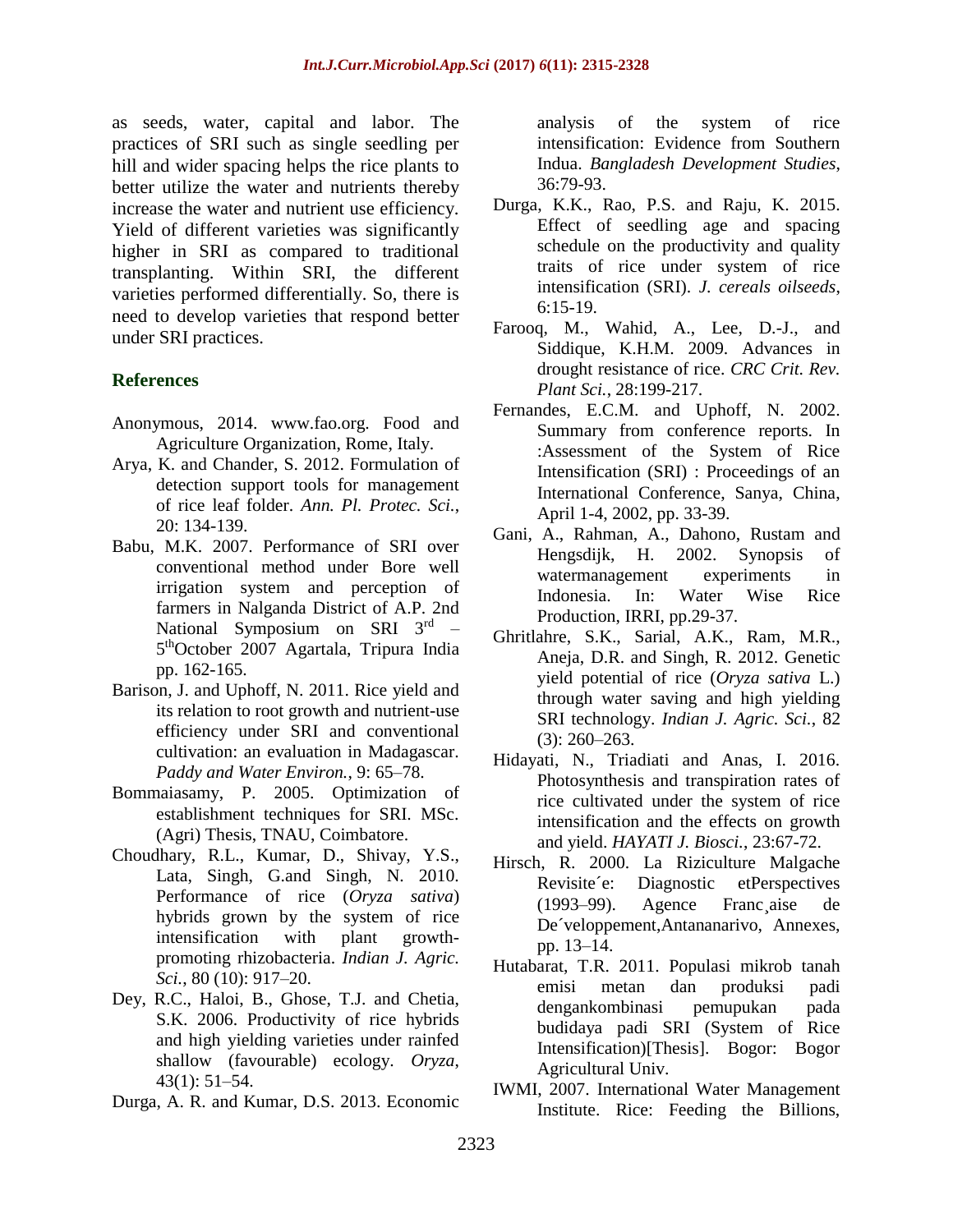Chapter14: Water for food, Water innovations: Stockholm, Sweden.

- Johnson, B.K. 1994. Soil survey. In: Final report for the agricultural development component of the Ranomafana National Park Project in Madagascar. Soil Science Dept, North Carolina State University, Raleigh, NC, pp 5–12.
- Karthikeyan, K., Jacob, S. and Purushothaman, S.M. 2010.Incidence of insect pests and natural enemies under SRI method of rice cultivation. *Oryza*, 47(2):154-157.
- Karthikeyan, K., Revi, S., Balachandran, P.V., Shanmugasundaram, B. and, Purushothaman, S.M. 2007. Influence of SRI Cultivation on the Incidence of major pests of Rice. In: Gujja B, Goud VV, Mahendrakumar R, Rao PP, Prasad CS and Shib S. (Eds.) Second National Symposium on System ofRice Intensification (SRI) in India- Progress and Prospects, 3-5 Oct., 2007 Agartala, India. pp 96-97.
- Krupakar Reddy, G. 2004. Varietal performance and spatial requirement of rice under System of Rice Intensification during Kharif season.M.Sc. (Agri) Thesis, Acharya N.G. Ranga Agricultural University, Hyderabad.
- Kumar, G. 2014. Evaluation of system of rice intensification (SRI) for enhanced seed yield and quality. M.Sc. (Ag.) Thesis. Acharya N G Ranga Agricultural University, Hyderabad, India.
- Latif, M.A., Islam, M.R., Ali, M.Y. and Saleque, M.A.2005. Validation of the system of rice intensification (SRI) in Bangladesh. *Field Crops Res.*, 93 (2/3): 281- 292.
- Laulanie, H. 1993. Le systeme de rigiculture intensive malagache. Tropicultura (Brussels)11: 104-114.
- Lokanadhan, S., Ravichandran, V., Suresh, S., Rabindran, R., Thiyagarajan, K and Mohanasundaram, K. 2007. Efficient resource utilization in SRI method of Rice(CORH3) cultivation - An analysis. In SRI India 2007 Second National Symposiumon 'System of Rice

Intensification (SRI) in India - Progress and Prospects'. Papers and Extended Summaries, 3-5 October 2007, Agartala, Tripura, India. 79-81.

- Mahajan, G. and Sarao, P.S. 2009. Evaluation of system of rice (*Oryza sativa* L.) intensification (SRI) in irrigated agroecosystem of Punjab. *J. Res. ANGRAU*,  $37:1-6.$
- Makarim, A.K., Balasubramanian, V., Zaini, Z., Syamsiah, I.,Diratmadja, I.G.P.A., Handoko, A., Wardana, I.P. and Gani,A. 2002. Systems of rice intensification (SRI): Evaluation of seedling age and selected components in Indonesia. In: Water–Wise Rice Production, pp 129–39 (Eds. B.A.M. Bouman, A. Hengsdijk, B. Hardy, P.S. Bindraban, T.P. Tuong and J.K. Ladha). Los Baños, Philippines: IRRI.
- Mandal, M.K., Pramanick, M. and Bandopadhyay, P. 2014. Influence of crop establishment systems on yield and qualityof rice grain and seeds of aromatic rice (*Oryza sativa* L.). *Green Farming*, 5(6): 951-955.
- Mevada, K.D., Patel, M.V. and Chauhan, N.P. 2016. Performance of system of rice intensification (SRI) technique in rice (*Oryza sativa* L.) on farmer's field. *Guj. J. Ext. Edu.*, 27(1): 13-17.
- Mishra, A., Whitten, M., Ketelaar, J.W. and Salokhe, V.M. 2006. The System of Rice Intensification (SRI): A challenge for science, and an opportunity for farmer empowerment towards sustainable agriculture. *Int. J. Agri. Sustain.*, 4: 193- 212.
- Mohanty, T.R., Maity, S.K. and Roul, P.K. 2014. Response of rice to establishment methods and nutrient management practicesin medium land. *Oryza*, 51(2): 36–42.
- Mohanty, T.R., Maity, S.K., Roul, P.K. and Sahoo, K.C. 2014.Studies on yield, economics and energetics of rice (*Oryza sativa* L.) in relation to crop establishment methods and nutrient management practices. *Int. J. Bio-res.*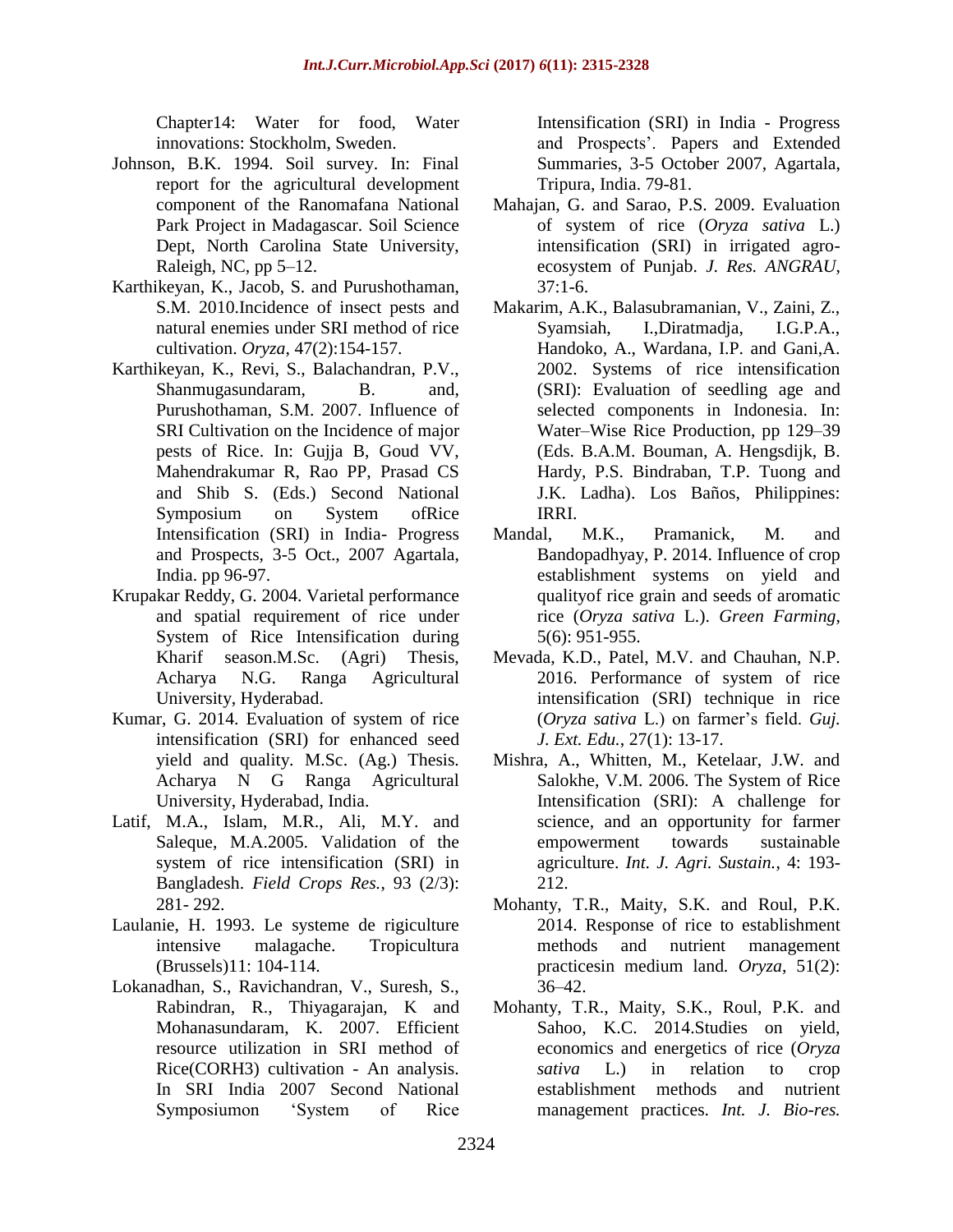*Stress Manage.*, 5(4):495-501.

- Nayak, C., Mahunta, R. and Dash, S. 2016. Economic Benefits of system of rice intensification (Sri) in Kendrapara district of Odisha. *Int. J. Appl. Pure Sci. Agric.*, 2:220-225.
- Omwenga, K.G., Mati, B.M., and Home, P.G. 2014. Determination of the Effect of the System of Rice Intensification (SRI) on Rice Yields and Water Saving in Mwea Irrigation Scheme. *Kenya. J. Water Resource Prot.*, 6:895-901.
- Ookawa, T., Naruoka, Y., Sayama, A., Hirasawa, T. 2004. Cytokinin effects on ribulose-1,5-bisphosphate carboxylase/ oxygenase and nitrogen partitioning in rice during ripening. *Crop Sci.*, 44:2107– 2115.
- Padmavathi, C., Kumar, R.M., Subba Rao, L.V., Surekha, K., Prasad. M. S., Babu, V. R. and Pasalu, I.C. 2009. Influence of SRI method of rice cultivation on insect pest incidence and arthropod diversity. *Oryza*, 46:227-230.
- Pandiselvi, T., Veeraputhiran,R., Ganesaraja,V., Ponni Priya, J. and Pandian, B.J. 2010. Productivity, water use efficiency and economics of system of rice intensification in Sivagangai district of Tamil Nadu. *Int. J. Agric. Sci.*, 6 (1): 138- 140.
- Pathak, M., Shakywar, R.C. and Sah, D. and Singh, S. 2012. Prevalence of insect pests, natural enemies and diseases in SRI (System of Rice Intensification) of Rice cultivation in North East Region. *Ann. Pl. Protec. Sci.*, 20 (2): 375-379.
- Ponni Priya, J. Veeraputhiran,R.,Ganesaraja,V., Pandiselvi, T., and Pandian, B.J. 2010. Comparative study of system of rice intensification and conventional method of rice cultivation in Madurai district of Tamil Nadu. *Int. J. Agric. Sci.*, 6(1): 186- 188.
- Raghuveer Rao, P., Mahender Kumar, R., Ram Prasad, A.S and Ravichandran, S. 2006. System of Rice Intensification (SRI) versus traditional method of rice cultivation (TRC). In: National

Symposium on System of Rice Intensification (SRI) – Present Status and Future Prospects, November 17-18, 79.

- Raj, R., Kumar, A., Solanki, I. S., Dhar, S., Dass, A., Gupta, A.K., Kumar, V., Singh, C. B., Jat, R. K. and Pandey, U. C. 2017. Influence of crop establishment methods on yield, economicsand water productivity of rice cultivars under upland and low land production ecologies of Eastern Indo-Gangetic Plains. *Paddy Water Environ.*, 15:861-877.
- Raju, R.A., Reddy, G.V and Reddy, M.N.1989. Response of long duration rice to spacing and age of seedlings. Indian J. Agro., 34 (4): 506-507.
- Ram, H., Singh, J.P., Singh, R.K., Bora, J.S. and Sutaliya, J.M.2014. Effect of seedling age and plant spacing on growth, yield, nutrient uptake and economics of rice genotypes under system of rice intensification. *Indian J. Agro.*, 59(2): 256–60.
- Randriamiharisoa, R., Barison, J. and Uphoff, N. 2006. Soil biological contributions to the System of Rice Intensification. In: Uphoff N*et al.,* (eds) Biological strategies for sustainable soil systems. CRC Press, Boca Raton, FL, pp 409–424.
- Ranjitha, P.S.,Kumar, R.M., and Jayasree, G. 2013. Evaluation of rice (*Oryza sativa* L.) varieties and hybrids in relation to different nutrient management practices for yield, nutrient uptake and economics in SRI. *Ann. Biol. Res.*, 4(10):25-28.
- Ravi, G., Rajendran, R., Raju N, Chozhan K and Muralidharan, V. 2007. Insect pest Scenario in Irrigated Rice under SRI method of Cultivation. In: Gujja B, Goud VV., Mahendra Kumar R, Rao PP, Prasad CS and Shib S(Eds.) Second National Symposium on System of Rice Intensification (SRI) in India- Progress and Prospects, 3-5 Oct.,2007, Agartala, India. pp 94-95.
- Rupela, O.P., Wani, S.P., Kranthi, M., Humayun, P., Satyanarayana, A., Goud, V., Gujja, B., Punnarao, P., Shashibhushan, V., Raju, D.J. and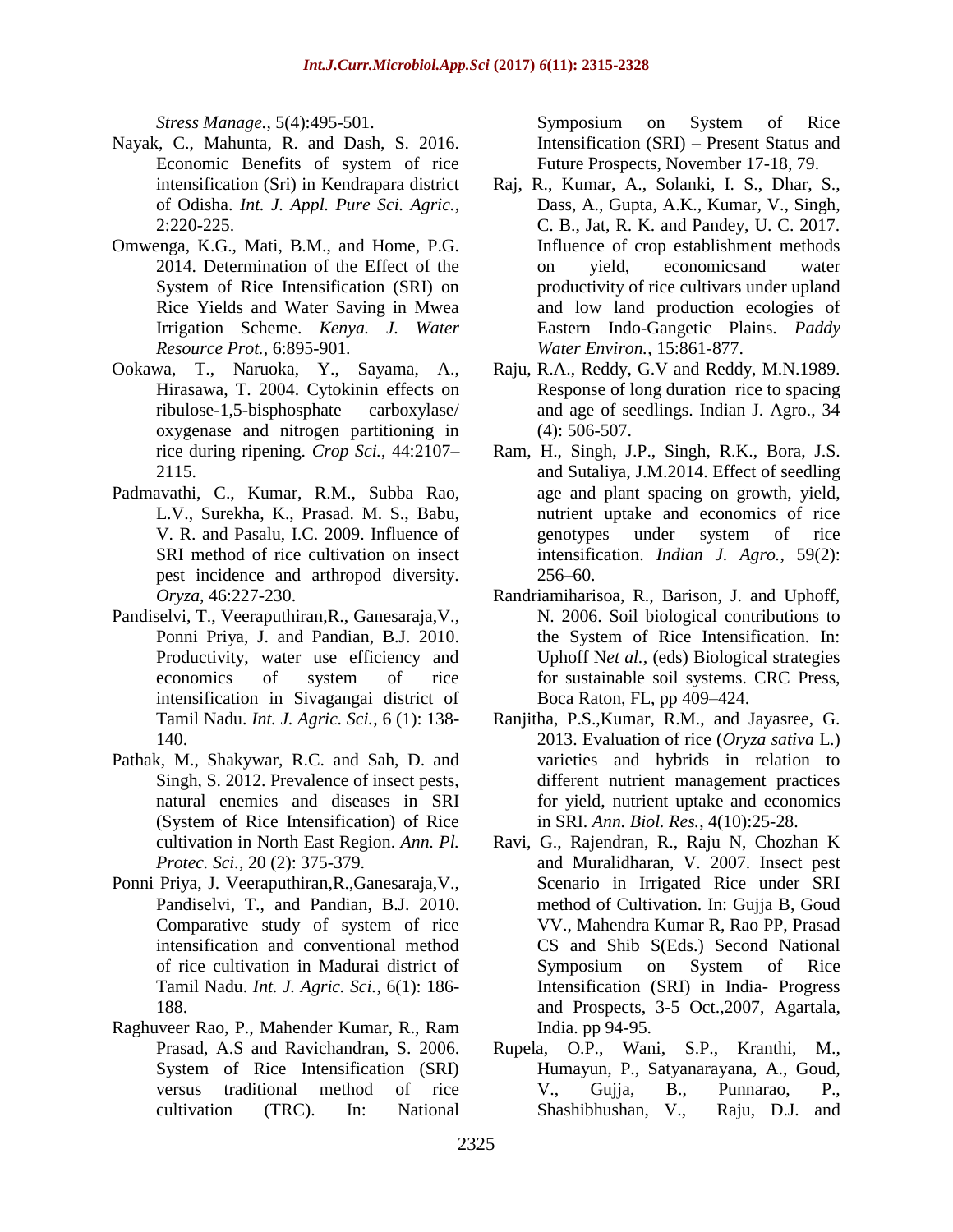Reddy, P.L. 2006. Comparing soil properties of farmers' fields growing rice by SRI and conventional methods. In: Proceedings of 1st National SRI Symposium, 17-18 November. World Wide Fund for Nature-ICRISAT Dialogue Project, Patancheru, Hyderabad

- San-oh, Y., Mano, Y., Ookawa, T., Hirasawa, T. 2004. Comparison of drymatter production and associated characteristics between directs own and transplanted rice plants in a submerged paddy field and relationships to planting patterns. *Field Crops Res.*, 87:43–58.
- San-oh, Y., Sugiyama, T., Yoshita, D., Ookawa, T., Hirasawa, T. 2006. The effect of planting pattern on the rate of photosynthesis and related processes during ripening in rice plants. *Field Crops Res.*, 96: 113–124.
- Sato, S. and Uphoff, N. 2007. A review of onfarm evaluations of system of rice intensification (SRI) method in eastern Indonesia. In: Perspectives in Agriculture, Veterinary Science, Nutrition and Natural Resources. Commonwealth Agricultural Bureau International, Wallingford, UK.
- Satyanarayana, A., Thiyagarajan, T.M., Uphoff, N. 2007. Opportunitiesfor water-saving with higher yield from the system of rice intensification. *Irrig. Sci.*, 25:87–97.
- Satyanarayana, P. V., Srinivas, T. and Satyanaraya, A. 2004. In Proc. World Rice Research Conference, Tsukuba International Congress center, Tsukuba, Japan. 4-7 Nov. 2004.
- Shao-hua, W., Weixing, C., Dong, J., Tingbo, D. and Yan, Z. 2002. Physiological characteristics and high yield techniques with SRI rice. pp. 116-125. In Proc. Intl. Conf. Assessments of the System of Rice Intensification (SRI), Sanya, China. 1-4 Apr. 2002.
- Shengfu, A., Xiehui, W., Zhongjiong, X. and Shixiu, X. 2002. Assessment of using SRI with the super hybrid rice variety Liangyoupei 9. p. 112-115. In Proc. Intl. Conf. Assessments of the System of Rice Intensification (SRI), Sanya, China. 1-4

Apr. 2002.

- Shu-Qing, C., Rong-Xian, Z., Wei, L., Zhi-Rui, D. and Qi-Ming, Z. 2004. The involvement of cytokinin and abscisic acid levels in roots in the regulation of photosynthesis function in flag leaves during grain filling in super high yielding rice (*Oryza sativa*). *J. Agron. Crop Sci.*, 190, 73–80.
- Singh, C. S., Singh, M., Singh, S. K., Singh, A. K. and Singh, A.K. 2015. Growth and yield response of rice cultivars under system of rice intensification and conventional method of rice production system. *The Ecoscan*, 9:1077:1081.
- Singh, P., Khan, I.M., Singh, S., Tiwari, R.K., Shukla, U.N. and Philip, P. 2014. Performance of physiological basis of rice hybrids under system of rice cultivation. *Bangladesh J. Bot.*, 43(3): 359-361.
- Singh, R.K., Singh, A.N., Ram, H., Rajendra Prasad, S and Chauhan, R.K. 2013. Response of basmati (*Oryza sativa* L.) rice varieties to System of Rice Intensification (SRI) and conventional methods of rice cultivation. *Ann. Agric. Res.*,34(1): 50-56.
- Sinha, S.K. and Talati, J. 2007. Productivity impacts of the system of rice intensification: A case study in West Bengal. *India. Agric Water Manage.*, 87: 55-60.
- SIWI, 2005. Stockholm International Water Institute (SIWI) policy institute for seeks sustainable solutions to the world's escalating water crisis. [www.siwi.org/ documents/Resources/Water accessed on 10/11/2013].
- Soejima, H., Sugiyama, T., Ishihara, K. 1992. Changes in cytokinin activities and mass spectrometric analysis of cytokinins in root exudates of rice plant (*Oriza sativa* L.). *Plant Physiol.*, 100, 1724–1729.
- Soejima, H., Sugiyama, T., Ishihara, K. 1995. Changes in the chlorophyll contents of leaves and in levels of cytokinins in root exudates during ripening of rice cultivars Nipponbare and Akenohoshi. *Plant Cell Physiol.*, 36:1105–1114.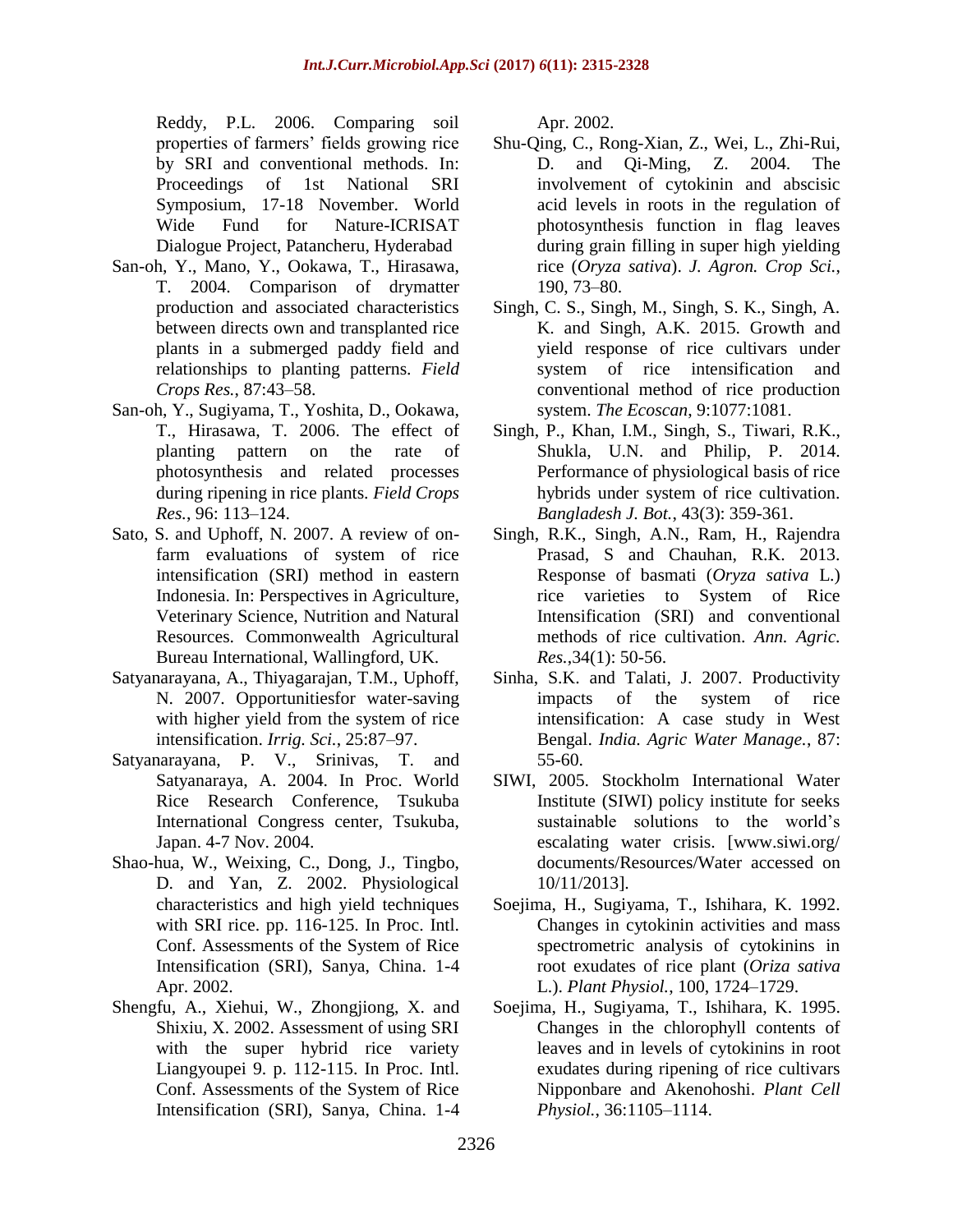- Sowmya, Ch. 2008. Studies on Integrated Nutrient management under System of Rice Intensification (SRI). M.Sc. (Ag.) Thesis. Acharya N G Ranga Agricultural University, Hyderabad, India.
- Sridevi, V.and Chellamuthu, V. 2015. Growth analysis and yield of rice as affected by different system of rice intensification (SRI) practices. *Int. J. Res. App. Nat. Social Sci.*, 3:29-36.
- Stoop, A. W., Uphoff, N. and Kassam, A. 2002. A review of agricultural research issues raised by the System for rice intensification from Madagascar: Opportunities for improving farming systems for resource-poor farmers. *Agric. Syst.*, 71:249-274.
- Sujono, J. 2007. Water saving irrigation on paddy fields for increasing productivity and for flood reduction. Proceeding of the IASTED Internationa lConference on Water Resources Management(WRM).
- Surendra, S., Sharma, S.N., Rajendra, P., Singh, S. and Prasad, R. 2001. The effect of seedling and tillage methods on productivity of rice –wheat cropping systems. *Soil Tillage Res.*, 61:125-131.
- Tao Longxing, Wang Xi and Min Shaokai (2002). Physiological effects of SRI methods on the rice plant. In : Assessments of the System of Rice Intensification (SRI):Proceedings of the International Conference. Sanya, China, April 1-4, 2002, ed.by N. Uphoff et at., pp. 132-136.
- Terashima, I., Hikosaka, K. 1995. Comparative ecophysiology of leaf and shoot photosynthesis. *Plant Cell Environ.*, 18:111-1128.
- Thakur, A.K., Chaudhari, S.K., Singhandhupe, R.B. and Singh,R. 2006. Physiological basis of growth and development ofrice under SRI (System of Rice Intensification). In: Report from 2nd International rice congress, New Delhi, October 9-13.
- Thakur, A.K., Rath, S., Patil, D.U., Kumar, A. 2011. Effects on rice plant morphology and physiology of water and associated

management practices of the system of rice intensification and their implications for crop performance. *Paddy Water Environ.*, 9:13-24.

- Thakur, A.K., Rath, S., Roychowdhury, S., Uphoff, N. 2010. Comparative performance of rice with system of rice intensification (SRI) and conventional management using different plant spacings. *J. Agron. Crop Sci.*, 196:146- 59.
- Thakur, A.K., Sreelatha Rath., and Kumar, A. 2011. Performance evaluation of rice varieties under the System of Rice Intensification compared with the conventional transplanting system. *Arch. Agron. Soil Sci.*, 57:223-238.
- Udayakumar, 2005. Studies on System of Rice Intensification (SRI) for seed yield and seed quality. M. Sc. (Agri) Thesis, Acharya N.G. Ranga Agricultural University, Hyderabad.
- Uphoff, N. 2001.Opportunities for Raising Yields by Changing Management Practices: The System of Rice Intensification in Madagascar. Agro ecological innovations: increasing food production with participatory development. Earthiscan Publications Ltd., London, Sterilin, VA, pp. 145-161.
- Uphoff, N. 2002. Higher yields with fewer external inputs? The System of Rice Intensification and potential contribution to agricultural sustainability. *Int. J. Agric. Sustain.*, 1(1): 38-50.
- Uphoff, N. 2003. Higher yield with fewer external inputs in the system of rice intensification and potential contribution to agricultural sustainability. *Inter. J. Agril. Sustain.*, 1 : 38-50.
- Uphoff, N. 2004. The System of Rice Intensification: Capitalizing on existing yield potentials by changing management practices to increase rice productivity with reduced inputs and more profitability. In Proc. World Rice Research Conference, Tsukuba International Congress Centre, Japan, 5-7 November, 109.